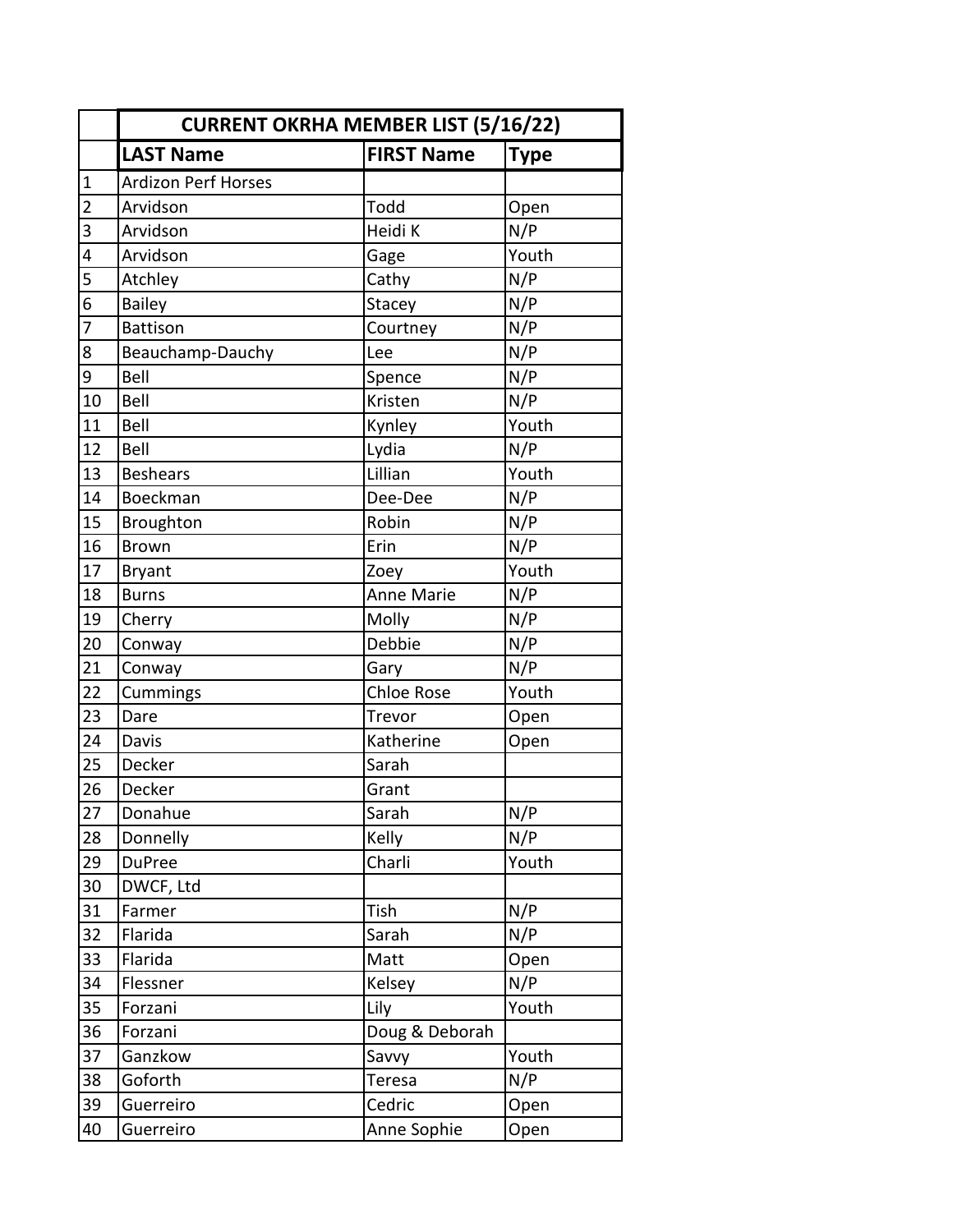| 41 |                              |                        | Youth |
|----|------------------------------|------------------------|-------|
| 42 | Hansmeyer<br><b>Harris</b>   | Graclyn M<br>Elizabeth | N/P   |
| 43 | Harris                       | Jacob                  | Youth |
| 44 | Harrison                     | Leslie                 |       |
|    |                              |                        |       |
| 45 | Harrison                     | Bo                     | Youth |
| 46 | Harrison                     | <b>Bella</b>           | Youth |
| 47 | Hauck                        | Laurie                 | N/P   |
| 48 | Hoenshell                    | Whitney                | N/P   |
| 49 | Holder                       | Annaliese (Anna)       | N/P   |
| 50 | Horn                         | Anita                  | N/P   |
| 51 | Horner                       | Kimberly               | N/P   |
| 52 | Horner                       | Faith                  | Youth |
| 53 | Ingram                       | Laura                  | N/P   |
| 54 | Ingram                       | Seth                   | Open  |
| 55 | Ingram                       | Julia                  | N/P   |
| 56 | Ingram                       | Jordan                 | Youth |
| 57 | Ingram                       | Jayden                 | Youth |
| 58 | Karr                         | Terri                  | N/P   |
| 59 | Keys                         | Sherri                 | N/P   |
| 60 | Lallo                        | Riley                  | Youth |
| 61 | Latimer                      | Dani                   | N/P   |
| 62 | Latimer                      | Elaine                 | N/P   |
| 63 | Latimer                      | Dean                   | Open  |
| 64 | Lauder                       | Cheryl                 | N/P   |
| 65 | Lauder                       | Sherman                | N/P   |
| 66 | Loper                        | Christine              | N/P   |
| 67 | McInteer                     | Chase                  | Youth |
| 68 | McInteer                     | Tanner                 | Youth |
| 69 | Meehan                       | Erin                   |       |
| 70 | Miller                       | Ashley                 | N/P   |
| 71 | Mobley                       | Reese                  | Youth |
| 72 | Montgomery                   | Hannah                 | N/P   |
| 73 | Moser                        | Morgan                 | Open  |
| 74 | Moxley                       | Nancy                  | N/P   |
| 75 | Murphy                       | Josh                   | Open  |
| 76 | Pannell                      | Terry L                | N/P   |
| 77 | <b>Pannell Enterprises</b>   |                        | N/P   |
| 78 | Parks                        | Roger                  | N/P   |
| 79 | Parks                        | Glenda                 | N/P   |
| 80 | Pastorino                    | Dana                   | N/P   |
| 81 | Pastorino Hay & Ranch Supply |                        | N/P   |
| 82 | Pennington                   | Angela                 | N/P   |
| 83 | Pole                         | Tyrel                  | Open  |